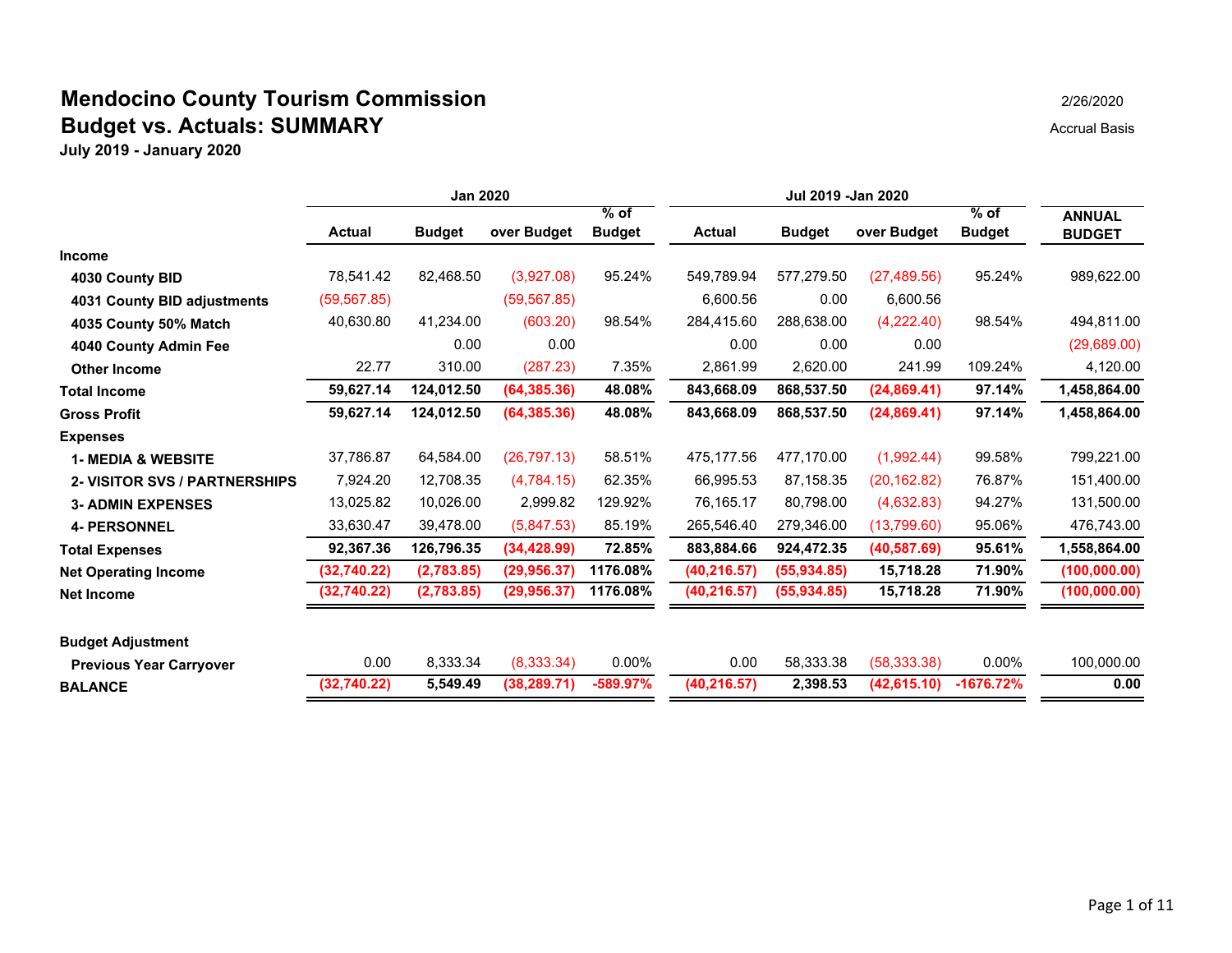|                                     | Jan 2020      |               |              | Total                   |               |               |              |                         |                                |
|-------------------------------------|---------------|---------------|--------------|-------------------------|---------------|---------------|--------------|-------------------------|--------------------------------|
|                                     | <b>Actual</b> | <b>Budget</b> | over Budget  | $%$ of<br><b>Budget</b> | <b>Actual</b> | <b>Budget</b> | over Budget  | $%$ of<br><b>Budget</b> | <b>ANNUAL</b><br><b>BUDGET</b> |
| Income                              |               |               |              |                         |               |               |              |                         |                                |
| 4030 County BID                     | 78,541.42     | 82,468.50     | (3,927.08)   | 95.24%                  | 549,789.94    | 577,279.50    | (27, 489.56) | 95.24%                  | 989,622.00                     |
| 4031 County BID adjustments         | (59, 567.85)  |               | (59, 567.85) |                         | 6,600.56      | 0.00          | 6,600.56     |                         |                                |
| 4035 County 50% Match               | 40,630.80     | 41,234.00     | (603.20)     | 98.54%                  | 284,415.60    | 288,638.00    | (4,222.40)   | 98.54%                  | 494,811.00                     |
| 4040 County Admin Fee               |               | 0.00          | 0.00         |                         | 0.00          | 0.00          | 0.00         |                         | (29,689.00)                    |
| <b>Other Income</b>                 |               |               |              |                         |               |               |              |                         |                                |
| 4830 Event Brochure Ads             |               | 300.00        | (300.00)     | 0.00%                   | 2,700.00      | 2,550.00      | 150.00       | 105.88%                 | 4,000.00                       |
| 4950 Interest Income                | 22.77         | 10.00         | 12.77        | 227.70%                 | 161.99        | 70.00         | 91.99        | 231.41%                 | 120.00                         |
| <b>Total Other Income</b>           | 22.77         | 310.00        | (287.23)     | 7.35%                   | 2,861.99      | 2,620.00      | 241.99       | 109.24%                 | 4,120.00                       |
| <b>Total Income</b>                 | 59,627.14     | 124,012.50    | (64, 385.36) | 48.08%                  | 843,668.09    | 868,537.50    | (24, 869.41) | 97.14%                  | 1,458,864.00                   |
| <b>Gross Profit</b>                 | 59,627.14     | 124,012.50    | (64, 385.36) | 48.08%                  | 843,668.09    | 868,537.50    | (24, 869.41) | 97.14%                  | 1,458,864.00                   |
| <b>Expenses</b>                     |               |               |              |                         |               |               |              |                         |                                |
| <b>1- MEDIA &amp; WEBSITE</b>       |               |               |              |                         |               |               |              |                         |                                |
| 50 Advertising / Media              |               |               |              |                         |               |               |              |                         |                                |
| 5130 Print & Online Advertising     | 5,906.91      | 29,268.00     | (23, 361.09) | 20.18%                  | 261,554.04    | 204,876.00    | 56.678.04    | 127.66%                 | 351,216.00                     |
| 5150 Ad Development/Design          |               | 125.00        | (125.00)     | $0.00\%$                | 9,085.00      | 9,375.00      | (290.00)     | 96.91%                  | 10,000.00                      |
| 5170 Photography                    |               | 833.00        | (833.00)     | 0.00%                   | 1,500.00      | 5,831.00      | (4,331.00)   | 25.72%                  | 10,000.00                      |
| 5240 Research & Development         |               | 1,500.00      | (1,500.00)   | 0.00%                   | 5,060.00      | 12,500.00     | (7,440.00)   | 40.48%                  | 20,000.00                      |
| 5280 Video Development              |               | 2,000.00      | (2,000.00)   | $0.00\%$                | 18,298.84     | 23,400.00     | (5, 101.16)  | 78.20%                  | 32,505.00                      |
| 5290 Marketing Contingency          |               | 833.00        | (833.00)     | 0.00%                   | 3,398.00      | 5,831.00      | (2,433.00)   | 58.27%                  | 10,000.00                      |
| <b>Total 50 Advertising / Media</b> | 5,906.91      | 34,559.00     | (28, 652.09) | 17.09%                  | 298,895.88    | 261,813.00    | 37,082.88    | 114.16%                 | 433,721.00                     |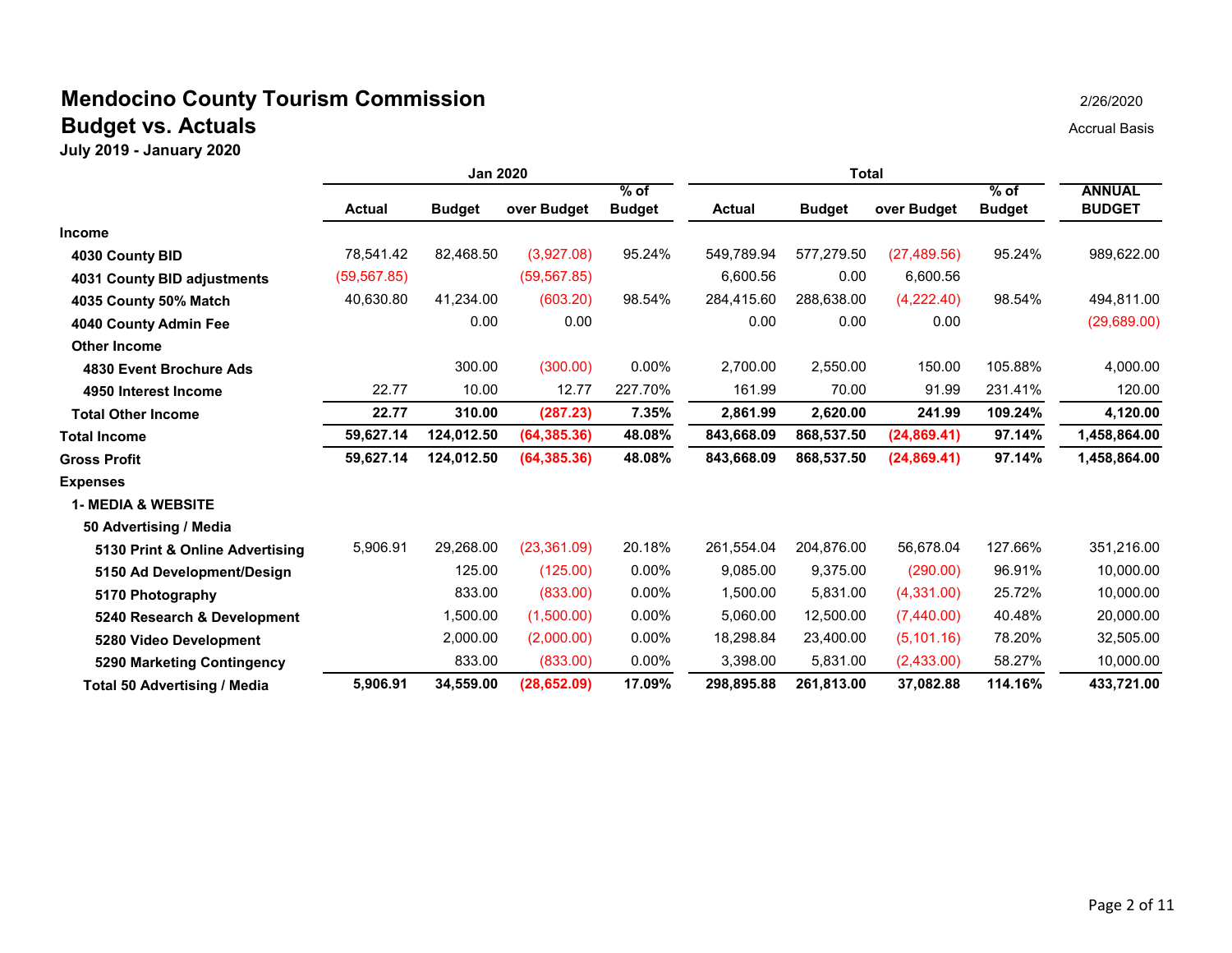|                                       | Jan 2020      |               |              | Total                   |               |               |              |                         |                                |
|---------------------------------------|---------------|---------------|--------------|-------------------------|---------------|---------------|--------------|-------------------------|--------------------------------|
|                                       | <b>Actual</b> | <b>Budget</b> | over Budget  | $%$ of<br><b>Budget</b> | <b>Actual</b> | <b>Budget</b> | over Budget  | $%$ of<br><b>Budget</b> | <b>ANNUAL</b><br><b>BUDGET</b> |
| 55 Marketing / Public Relations       |               |               |              |                         |               |               |              |                         |                                |
| <b>5510 Public Relations Contract</b> | 7,500.00      | 8.208.00      | (708.00)     | 91.37%                  | 52,500.00     | 57,456.00     | (4,956.00)   | 91.37%                  | 98,500.00                      |
| 5520 Marketing Agency Contract        | 8,333.00      | 8,333.00      | 0.00         | 100.00%                 | 58.331.00     | 58.331.00     | 0.00         | 100.00%                 | 100,000.00                     |
| 5540 Clipping Service                 | 670.06        | 583.00        | 87.06        | 114.93%                 | 3.837.70      | 4,081.00      | (243.30)     | 94.04%                  | 7,000.00                       |
| 5550 In-Market PR Stunts              | 716.40        | 250.00        | 466.40       | 286.56%                 | 2,134.12      | 1,750.00      | 384.12       | 121.95%                 | 3,000.00                       |
| 5560 Media Events                     |               | 292.00        | (292.00)     | 0.00%                   | 995.00        | 2,044.00      | (1,049.00)   | 48.68%                  | 3,500.00                       |
| 5610 Travel -PR Related               | 757.30        | 833.00        | (75.70)      | 90.91%                  | 4,312.73      | 5,831.00      | (1,518.27)   | 73.96%                  | 10,000.00                      |
| 5680 Visiting Media FAM Expense       | 668.08        | 1,458.00      | (789.92)     | 45.82%                  | 1,685.27      | 10,206.00     | (8,520.73)   | 16.51%                  | 17,500.00                      |
| Total 55 Marketing / Public Relation: | 18,644.84     | 19,957.00     | (1,312.16)   | 93.43%                  | 123,795.82    | 139,699.00    | (15,903.18)  | 88.62%                  | 239,500.00                     |
| 57 Website Maint / Development        |               |               |              |                         |               |               |              |                         |                                |
| 5710 Interactive Media Coordinato     | 2,500.00      | 2,500.00      | 0.00         | 100.00%                 | 17,500.00     | 17,500.00     | 0.00         | 100.00%                 | 30,000.00                      |
| <b>5740 Content Creation</b>          |               | 1,667.00      | (1,667.00)   | 0.00%                   | 0.00          | 11,669.00     | (11,669.00)  | $0.00\%$                | 20,000.00                      |
| 5750 Development/ Maintenance         | 1,656.00      | 1,667.00      | (11.00)      | 99.34%                  | 11,710.38     | 11,669.00     | 41.38        | 100.35%                 | 20,000.00                      |
| 5780 Interactive Marketing            | 88.95         | 208.00        | (119.05)     | 42.76%                  | 622.65        | 1,456.00      | (833.35)     | 42.76%                  | 2,500.00                       |
| Total 57 Website Maint / Developme    | 4,244.95      | 6,042.00      | (1,797.05)   | 70.26%                  | 29,833.03     | 42,294.00     | (12,460.97)  | 70.54%                  | 72,500.00                      |
| 58 Leisure / Group Sales              |               |               |              |                         |               |               |              |                         |                                |
| 5810 Promotion Items, Booth Develop   |               | 0.00          | 0.00         |                         | 7,466.48      | 5,000.00      | 2,466.48     | 149.33%                 | 5,000.00                       |
| 5820 Consumer & Trade Shows           | 3,300.00      | 1,083.00      | 2,217.00     | 304.71%                 | 3,840.75      | 7,587.00      | (3,746.25)   | 50.62%                  | 13,000.00                      |
| 5840 State Fair Exhibit               |               | 818.00        | (818.00)     | $0.00\%$                | 1,064.15      | 5,908.00      | (4,843.85)   | 18.01%                  | 10,000.00                      |
| 5870 Shipping - Travel Shows          | 1,705.92      | 292.00        | 1,413.92     | 584.22%                 | 1,705.92      | 2,044.00      | (338.08)     | 83.46%                  | 3,500.00                       |
| 5880 Travel - Leisure/Group Sales     | 3,576.90      | 833.00        | 2,743.90     | 429.40%                 | 7,272.51      | 5,831.00      | 1,441.51     | 124.72%                 | 10,000.00                      |
| 5885 Travel - Group FAMs              |               | 833.00        | (833.00)     | $0.00\%$                | 805.00        | 5,831.00      | (5,026.00)   | 13.81%                  | 10,000.00                      |
| 5890 Misc. Sales Opportunities        | 407.35        | 167.00        | 240.35       | 243.92%                 | 498.02        | 1,163.00      | (664.98)     | 42.82%                  | 2,000.00                       |
| Total 58 Leisure / Group Sales        | 8,990.17      | 4,026.00      | 4,964.17     | 223.30%                 | 22,652.83     | 33,364.00     | (10, 711.17) | 67.90%                  | 53,500.00                      |
| <b>Total 1- MEDIA &amp; WEBSITE</b>   | 37,786.87     | 64,584.00     | (26, 797.13) | 58.51%                  | 475,177.56    | 477,170.00    | (1,992.44)   | 99.58%                  | 799,221.00                     |
|                                       |               |               |              |                         |               |               |              |                         |                                |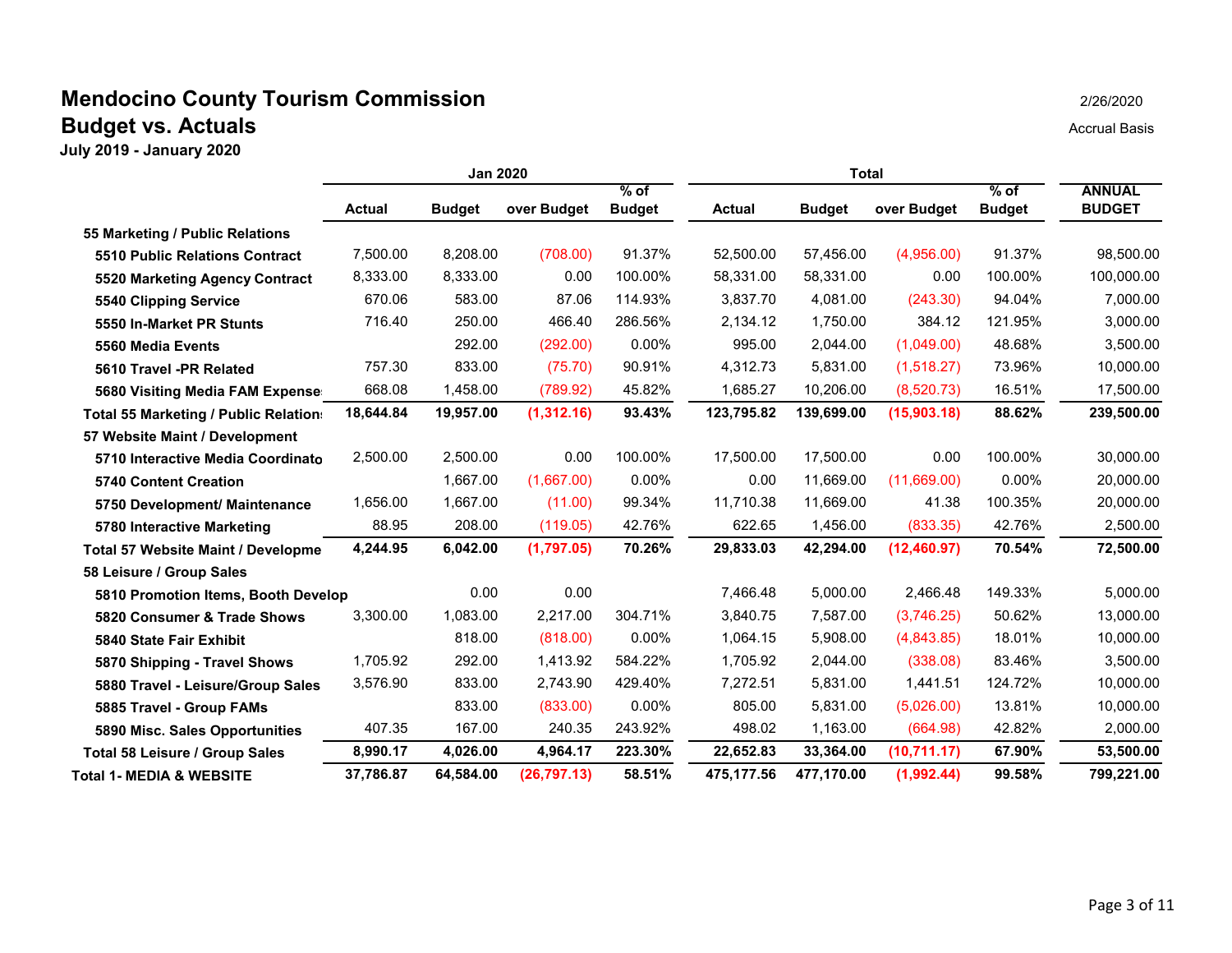|                                      | <b>Jan 2020</b> |               |             | Total                   |               |               |              |                         |                                |
|--------------------------------------|-----------------|---------------|-------------|-------------------------|---------------|---------------|--------------|-------------------------|--------------------------------|
|                                      | <b>Actual</b>   | <b>Budget</b> | over Budget | $%$ of<br><b>Budget</b> | <b>Actual</b> | <b>Budget</b> | over Budget  | $%$ of<br><b>Budget</b> | <b>ANNUAL</b><br><b>BUDGET</b> |
| <b>2- VISITOR SVS / PARTNERSHIPS</b> |                 |               |             |                         |               |               |              |                         |                                |
| <b>Partnerships</b>                  |                 |               |             |                         |               |               |              |                         |                                |
| 6550 Conferences & Seminars          | 969.85          | 1,000.00      | (30.15)     | 96.99%                  | 10,413.74     | 7,000.00      | 3,413.74     | 148.77%                 | 12,000.00                      |
| 6570 In-County Relations             | 730.04          | 500.00        | 230.04      | 146.01%                 | 4,083.62      | 3,500.00      | 583.62       | 116.67%                 | 6,000.00                       |
| 6590 Memberships                     |                 | 625.00        | (625.00)    | 0.00%                   | 2,790.00      | 4,875.00      | (2,085.00)   | 57.23%                  | 8,000.00                       |
| 6610 North Coast Tourism Counci      | 1,833.35        | 1,833.35      | 0.00        | 100.00%                 | 1,833.35      | 1,833.35      | 0.00         | 100.00%                 | 11,000.00                      |
| <b>Total Partnerships</b>            | 3,533.24        | 3,958.35      | (425.11)    | 89.26%                  | 19,120.71     | 17,208.35     | 1,912.36     | 111.11%                 | 37,000.00                      |
| <b>Visitor Services</b>              |                 |               | 0.00        |                         | 0.00          | 0.00          | 0.00         |                         |                                |
| 6720 Event & Festival Guides         | 3,110.96        | 3,000.00      | 110.96      | 103.70%                 | 27,043.77     | 25,500.00     | 1,543.77     | 106.05%                 | 41,000.00                      |
| 6730 Incentives & Sponsorships       | 1,080.00        | 5,750.00      | (4,670.00)  | 18.78%                  | 13,640.00     | 42,450.00     | (28, 810.00) | 32.13%                  | 71,400.00                      |
| 6770 Visitor Centers & Signage       | 200.00          | 0.00          | 200.00      |                         | 7,191.05      | 2,000.00      | 5,191.05     | 359.55%                 | 2,000.00                       |
| <b>Total Visitor Services</b>        | 4,390.96        | 8,750.00      | (4,359.04)  | 50.18%                  | 47,874.82     | 69,950.00     | (22,075.18)  | 68.44%                  | 114,400.00                     |
| Total 2- VISITOR SVS / PARTNERSHIF   | 7,924.20        | 12,708.35     | (4,784.15)  | 62.35%                  | 66,995.53     | 87,158.35     | (20, 162.82) | 76.87%                  | 151,400.00                     |
| <b>3- ADMIN EXPENSES</b>             |                 |               |             |                         |               |               |              |                         |                                |
| <b>General Admin</b>                 |                 |               |             |                         |               |               |              |                         |                                |
| 7010 Accounting                      | 420.00          | 500.00        | (80.00)     | 84.00%                  | 3.039.75      | 11.500.00     | (8,460.25)   | 26.43%                  | 14,000.00                      |
| 7060 Bank Fees                       |                 | 67.00         | (67.00)     | 0.00%                   | 387.99        | 469.00        | (81.01)      | 82.73%                  | 800.00                         |
| <b>7080 Board Development</b>        | 4,350.62        | 416.00        | 3,934.62    | 1045.82%                | 4,508.61      | 2,912.00      | 1,596.61     | 154.83%                 | 5,000.00                       |
| 7090 Copying & Printing              | 122.82          | 167.00        | (44.18)     | 73.54%                  | 1,151.70      | 1,169.00      | (17.30)      | 98.52%                  | 2,000.00                       |
| 7100 Dues & Subscriptions            | 2,423.78        |               | 2,423.78    |                         | 7,939.41      | 0.00          | 7,939.41     |                         |                                |
| 7130 Legal Fees                      |                 | 250.00        | (250.00)    | 0.00%                   | 5,929.98      | 1,750.00      | 4,179.98     | 338.86%                 | 3,000.00                       |
| 7140 Licenses & Permits              | 49.00           | 0.00          | 49.00       |                         | 115.00        | 66.00         | 49.00        | 174.24%                 | 100.00                         |
| <b>7150 Meeting Expenses</b>         | 98.70           | 417.00        | (318.30)    | 23.67%                  | 2,043.61      | 2,919.00      | (875.39)     | 70.01%                  | 5,000.00                       |
| 7200 Office Expense                  | 178.83          | 1,250.00      | (1,071.17)  | 14.31%                  | 4,113.59      | 8,750.00      | (4,636.41)   | 47.01%                  | 15,000.00                      |
| 7210 Postage & Shipping              | 150.86          | 1,250.00      | (1,099.14)  | 12.07%                  | 1,457.06      | 8,750.00      | (7, 292.94)  | 16.65%                  | 15,000.00                      |
| <b>7280 Travel Expenses</b>          | 734.51          | 1,417.00      | (682.49)    | 51.84%                  | 10,049.54     | 9,919.00      | 130.54       | 101.32%                 | 17,000.00                      |
| <b>Total General Admin</b>           | 8,529.12        | 5,734.00      | 2,795.12    | 148.75%                 | 40,736.24     | 48,204.00     | (7,467.76)   | 84.51%                  | 76,900.00                      |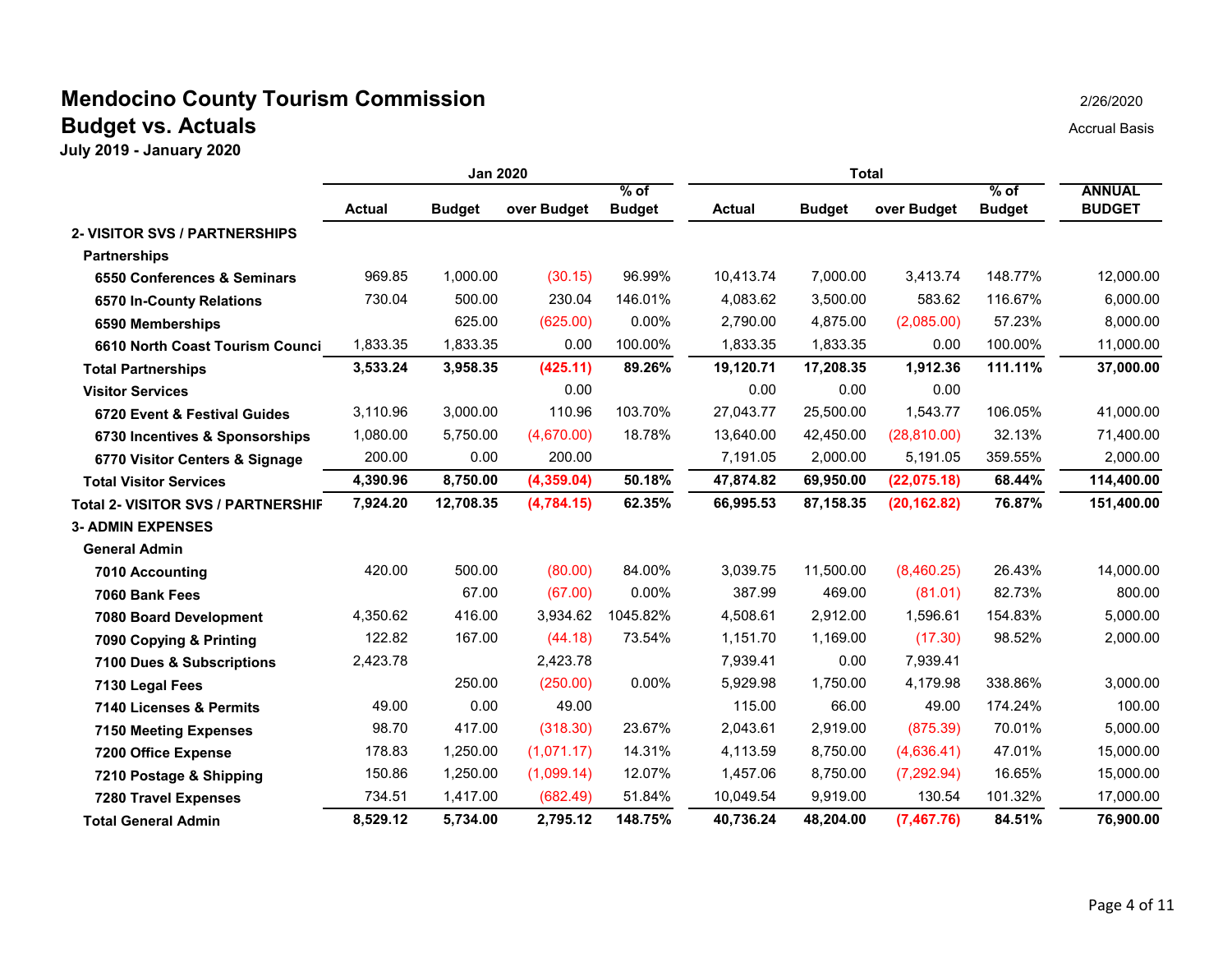|                                  | <b>Jan 2020</b> |               |              | Total                   |               |               |              |                         |                                |
|----------------------------------|-----------------|---------------|--------------|-------------------------|---------------|---------------|--------------|-------------------------|--------------------------------|
|                                  | <b>Actual</b>   | <b>Budget</b> | over Budget  | $%$ of<br><b>Budget</b> | <b>Actual</b> | <b>Budget</b> | over Budget  | $%$ of<br><b>Budget</b> | <b>ANNUAL</b><br><b>BUDGET</b> |
| <b>Occupancy Costs</b>           |                 |               |              |                         |               |               |              |                         |                                |
| <b>7650 Rent</b>                 | 2,350.00        | 2.417.00      | (67.00)      | 97.23%                  | 16,630.00     | 16,919.00     | (289.00)     | 98.29%                  | 29,000.00                      |
| 7660 Insurance                   |                 | 0.00          | 0.00         |                         | 2,126.31      | 2,450.00      | (323.69)     | 86.79%                  | 3,000.00                       |
| 7850 Repairs & Maintenance       | 82.45           | 292.00        | (209.55)     | 28.24%                  | 2,949.78      | 2,044.00      | 905.78       | 144.31%                 | 3,500.00                       |
| <b>7890 Taxes</b>                |                 | 0.00          | 0.00         |                         | 62.58         | 100.00        | (37.42)      | 62.58%                  | 100.00                         |
| 7910 Telecommunication           | 908.65          | 833.00        | 75.65        | 109.08%                 | 6.348.56      | 5,831.00      | 517.56       | 108.88%                 | 10,000.00                      |
| 7950 Utilities                   | 874.28          | 750.00        | 124.28       | 116.57%                 | 5,342.46      | 5,250.00      | 92.46        | 101.76%                 | 9,000.00                       |
| <b>7990 Depreciation Expense</b> | 281.32          |               | 281.32       |                         | 1,969.24      | 0.00          | 1,969.24     |                         |                                |
| <b>Total Occupancy Costs</b>     | 4,496.70        | 4,292.00      | 204.70       | 104.77%                 | 35,428.93     | 32,594.00     | 2,834.93     | 108.70%                 | 54,600.00                      |
| <b>Total 3- ADMIN EXPENSES</b>   | 13,025.82       | 10,026.00     | 2,999.82     | 129.92%                 | 76,165.17     | 80,798.00     | (4,632.83)   | 94.27%                  | 131,500.00                     |
| <b>4- PERSONNEL</b>              |                 |               |              |                         |               |               |              |                         |                                |
| 8510 Salaries & Wages            | 26,989.52       | 32,650.00     | (5,660.48)   | 82.66%                  | 213,000.20    | 228,550.00    | (15,549.80)  | 93.20%                  | 391,800.00                     |
| 8520 Paid Time Off               |                 |               | 0.00         |                         | 9,088.43      | 0.00          | 9,088.43     |                         |                                |
| 8530 Payroll Taxes               | 3,590.68        | 2,708.00      | 882.68       | 132.60%                 | 19,334.61     | 18,956.00     | 378.61       | 102.00%                 | 32,500.00                      |
| 8540 Payroll Processing Fees     | 51.00           |               | 51.00        |                         | 363.00        | 0.00          | 363.00       |                         |                                |
| 8550 Workers Comp                |                 | 0.00          | 0.00         |                         | 2,172.00      | 3,000.00      | (828.00)     | 72.40%                  | 3,000.00                       |
| 8570 Health Insurance            | 2,700.00        | 2,575.00      | 125.00       | 104.85%                 | 18,900.00     | 18,025.00     | 875.00       | 104.85%                 | 30,900.00                      |
| 8580 Other Employee Benefits     | 99.27           | 1,125.00      | (1,025.73)   | 8.82%                   | 1,025.66      | 7,875.00      | (6,849.34)   | 13.02%                  | 13,500.00                      |
| 8590 Contract Work               | 200.00          | 295.00        | (95.00)      | 67.80%                  | 1,662.50      | 2,065.00      | (402.50)     | 80.51%                  | 3,543.00                       |
| 8615 Employee Recruitment        |                 | 125.00        | (125.00)     | 0.00%                   | 0.00          | 875.00        | (875.00)     | 0.00%                   | 1,500.00                       |
| <b>Total 4- PERSONNEL</b>        | 33,630.47       | 39,478.00     | (5,847.53)   | 85.19%                  | 265,546.40    | 279,346.00    | (13,799.60)  | 95.06%                  | 476,743.00                     |
| <b>Total Expenses</b>            | 92,367.36       | 126,796.35    | (34, 428.99) | 72.85%                  | 883,884.66    | 924,472.35    | (40, 587.69) | 95.61%                  | 1,558,864.00                   |
| <b>Net Operating Income</b>      | (32,740.22)     | (2,783.85)    | (29, 956.37) | 1176.08%                | (40, 216.57)  | (55, 934.85)  | 15,718.28    | 71.90%                  | (100, 000.00)                  |
| <b>Net Income</b>                | (32, 740.22)    | (2,783.85)    | (29, 956.37) | 1176.08%                | (40, 216.57)  | (55, 934.85)  | 15,718.28    | 71.90%                  | (100, 000.00)                  |
| <b>Budget Adjustment</b>         |                 |               |              |                         |               |               |              |                         |                                |
| <b>Previous Year Carryover</b>   | 0.00            | 8,333.34      | (8,333.34)   | 0.00%                   | 0.00          | 58,333.38     | (58, 333.38) | 0.00%                   | 100,000.00                     |
| <b>BALANCE</b>                   | (32, 740.22)    | 5,549.49      | (38, 289.71) | -589.97%                | (40, 216.57)  | 2,398.53      | (42, 615.10) | $-1676.72%$             | 0.00                           |
|                                  |                 |               |              |                         |               |               |              |                         |                                |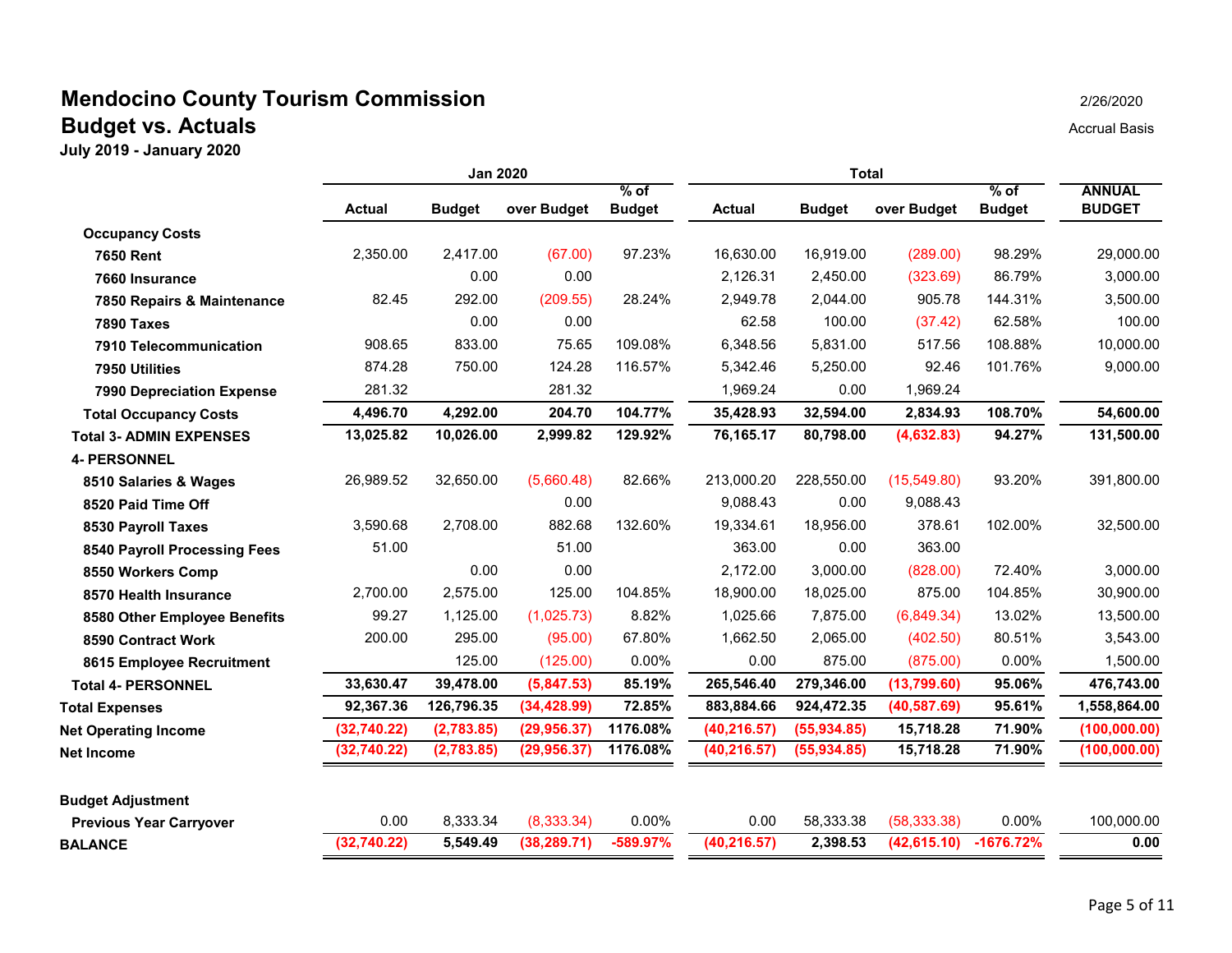# **Mendocino County Tourism Commission** 2/26/2020 **Balance Sheet** Accrual Basis **Balance Sheet**

**As of January 31, 2020**

|                                        | 2020        | As of Jan 31, As of Jan 31,<br>2019 | Change        | % Change  |
|----------------------------------------|-------------|-------------------------------------|---------------|-----------|
| <b>ASSETS</b>                          |             |                                     |               |           |
| <b>Current Assets</b>                  |             |                                     |               |           |
| <b>Bank Accounts</b>                   |             |                                     |               |           |
| 1015 MLCU Checking                     | 77,744.21   | 145,911.53                          | (68, 167.32)  | $-46.72%$ |
| 1020 MLCU Savings                      | 88,381.35   | 153,064.81                          | (64, 683.46)  | $-42.26%$ |
| 1030 Cash drawer                       | 100.00      | 100.00                              | 0.00          | 0.00%     |
| <b>Total Bank Accounts</b>             | 166,225.56  | 299,076.34                          | (132, 850.78) | $-44.42%$ |
| <b>Accounts Receivable</b>             |             |                                     |               |           |
| <b>1100 Accounts Receivable</b>        | 295,987.43  | 435,594.16                          | (139,606.73)  | $-32.05%$ |
| <b>Total Accounts Receivable</b>       | 295,987.43  | 435,594.16                          | (139, 606.73) | $-32.05%$ |
| <b>Other Current Assets</b>            |             |                                     |               |           |
| <b>1230 Prepaid Expenses</b>           | 12,904.40   | 7,035.00                            | 5,869.40      | 83.43%    |
| 1250 Refundable Deposits               | 4,150.00    | 4,636.00                            | (486.00)      | $-10.48%$ |
| 1270 Receivable Other                  | 12,700.00   | 0.00                                | 12,700.00     |           |
| <b>Total Other Current Assets</b>      | 29,754.40   | 11,671.00                           | 18,083.40     | 154.94%   |
| <b>Total Current Assets</b>            | 491,967.39  | 746,341.50                          | (254, 374.11) | $-34.08%$ |
| <b>Fixed Assets</b>                    |             |                                     |               |           |
| 1510 Furniture and Equipment           | 64,723.50   | 58,973.58                           | 5,749.92      | 9.75%     |
| <b>1600 Accumulated Depreciation</b>   | (50,640.02) | (47, 311.11)                        | (3,328.91)    | $-7.04%$  |
| <b>Total Fixed Assets</b>              | 14,083.48   | 11,662.47                           | 2,421.01      | 20.76%    |
| <b>TOTAL ASSETS</b>                    | 506,050.87  | 758,003.97                          | (251, 953.10) | $-33.24%$ |
| <b>LIABILITIES AND EQUITY</b>          |             |                                     |               |           |
| <b>Liabilities</b>                     |             |                                     |               |           |
| <b>Current Liabilities</b>             |             |                                     |               |           |
| <b>Accounts Payable</b>                |             |                                     |               |           |
| 2000 Accounts Payable                  | 38,812.95   | 26,187.30                           | 12,625.65     | 48.21%    |
| <b>Total Accounts Payable</b>          | 38,812.95   | 26,187.30                           | 12,625.65     | 48.21%    |
| <b>Other Current Liabilities</b>       |             |                                     |               |           |
| <b>Payroll Liabilities</b>             |             |                                     |               |           |
| 2230 CA SUI / ETT                      | 1,372.04    | 716.97                              | 655.07        | 91.37%    |
| 2240 FUTA Payable                      | 153.94      | 81.17                               | 72.77         | 89.65%    |
| 2270 Accrued Payroll                   | 11,714.17   | 11,714.17                           | 0.00          | $0.00\%$  |
| 2275 Accrued PTO                       | 15,914.10   | 2,805.90                            | 13,108.20     | 467.17%   |
| <b>Total Payroll Liabilities</b>       | 29,154.25   | 15,318.21                           | 13,836.04     | 90.32%    |
| <b>Total Other Current Liabilities</b> | 29,154.25   | 15,318.21                           | 13,836.04     | 90.32%    |
| <b>Total Current Liabilities</b>       | 67,967.20   | 41,505.51                           | 26,461.69     | 63.75%    |
| <b>Total Liabilities</b>               | 67,967.20   | 41,505.51                           | 26,461.69     | 63.75%    |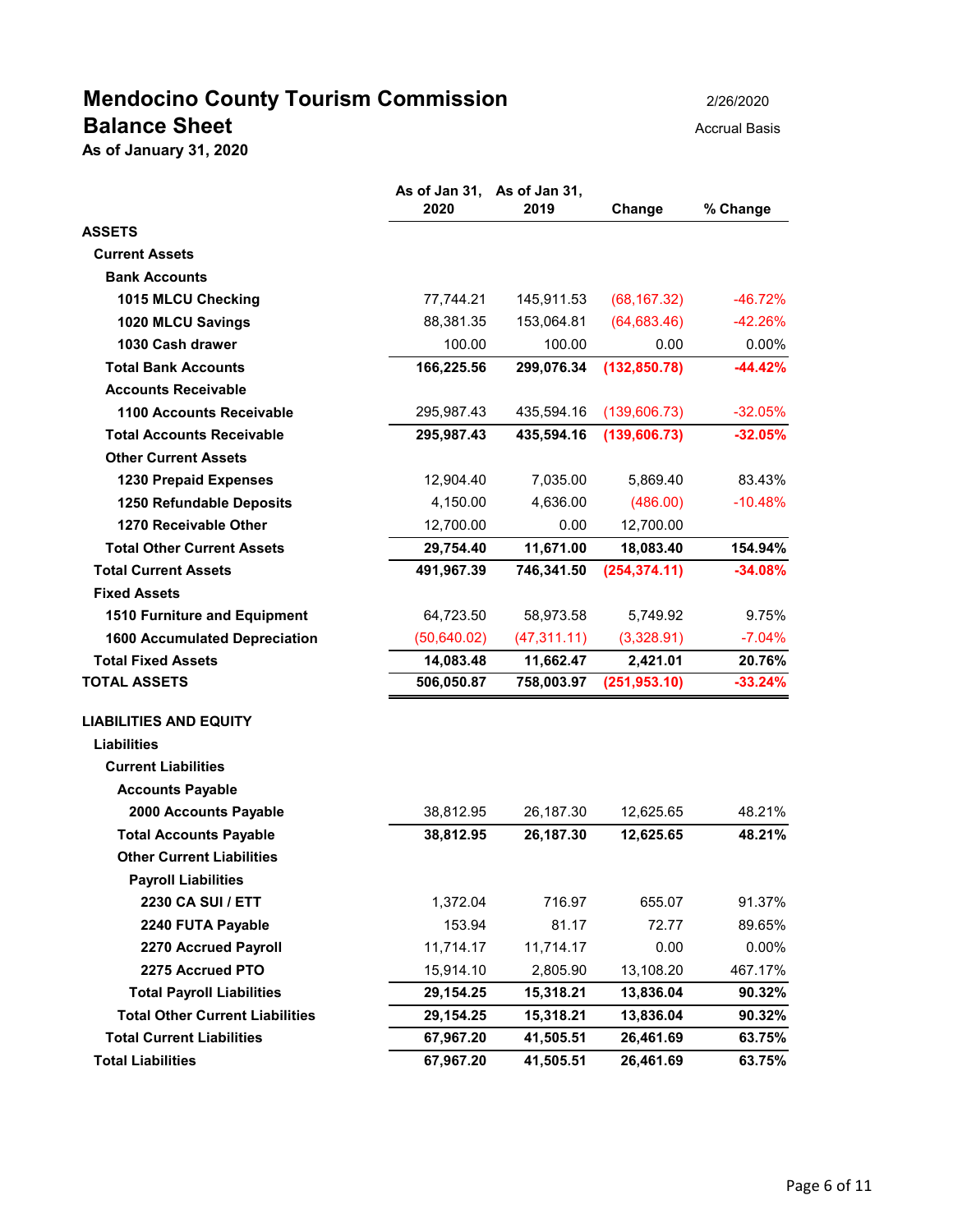## **Mendocino County Tourism Commission** 2/26/2020 **Balance Sheet** Accrual Basis Accrual Basis

**As of January 31, 2020**

|                                   | As of Jan 31, As of Jan 31,<br>2020 | 2019       | Change        | % Change   |
|-----------------------------------|-------------------------------------|------------|---------------|------------|
| <b>Equity</b>                     |                                     |            |               |            |
| 3100 Contingency-Restricted       | 152,650.09                          | 152.650.09 | 0.00          | 0.00%      |
| 3900 Unrestricted Net Assets (RE) | 325,650.15                          | 461.594.98 | (135.944.83)  | $-29.45%$  |
| Net Income                        | (40, 216.57)                        | 102.253.39 | (142, 469.96) | $-139.33%$ |
| <b>Total Equity</b>               | 438,083.67                          | 716.498.46 | (278, 414.79) | $-38.86%$  |
| TOTAL LIABILITIES AND EQUITY      | 506,050.87                          | 758.003.97 | (251, 953.10) | $-33.24%$  |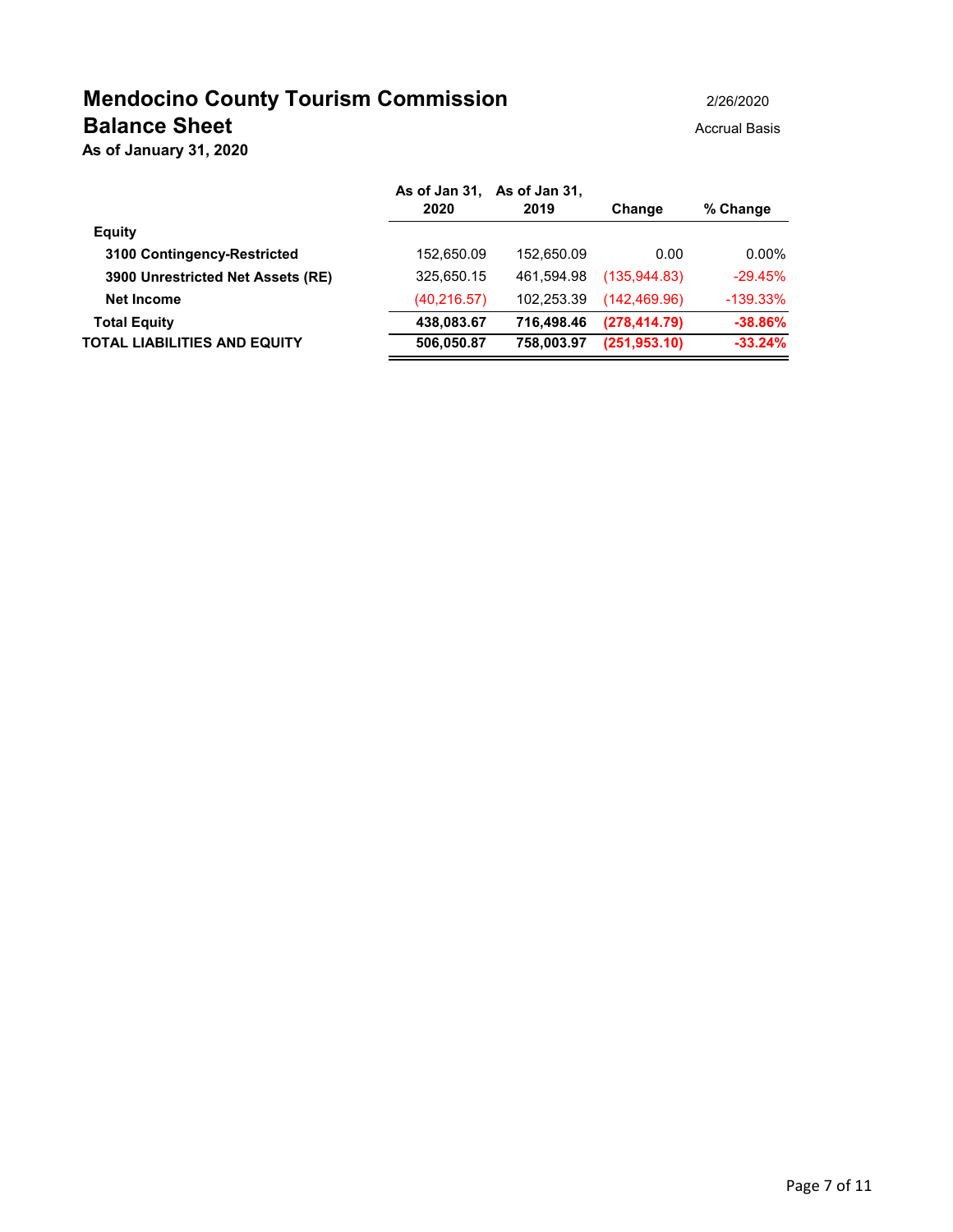## **Mendocino County Tourism Commission** 2/26/2020 **Profit and Loss Comparison Accrual Basis**

|                                              | Jul 2019 - Jan<br>2020 | Jul 2018 - Jan<br>2019 | Change        | % Change    |
|----------------------------------------------|------------------------|------------------------|---------------|-------------|
| Income                                       |                        |                        |               |             |
| 4030 County BID                              | 549,789.94             | 522,547.69             | 27,242.25     | 5.21%       |
| 4031 County BID adjustments                  | 6,600.56               | 148,302.17             | (141, 701.61) | $-95.55%$   |
| 4035 County 50% Match                        | 284,415.60             | 275,870.00             | 8,545.60      | 3.10%       |
| <b>Other Income</b>                          |                        |                        |               |             |
| 4830 Event Brochure Ads                      | 2,700.00               | 1,350.00               | 1,350.00      | 100.00%     |
| 4940 Misc. Income                            |                        | 5,250.00               | (5,250.00)    | $-100.00\%$ |
| 4950 Interest Income                         | 161.99                 | 172.71                 | (10.72)       | $-6.21%$    |
| <b>Total Other Income</b>                    | 2,861.99               | 6,772.71               | (3,910.72)    | $-57.74%$   |
| <b>Total Income</b>                          | 843,668.09             | 953,492.57             | (109, 824.48) | $-11.52%$   |
| <b>Gross Profit</b>                          | 843,668.09             | 953,492.57             | (109, 824.48) | $-11.52%$   |
| <b>Expenses</b>                              |                        |                        |               |             |
| <b>1- MEDIA &amp; WEBSITE</b>                |                        |                        |               |             |
| 50 Advertising / Media                       |                        |                        |               |             |
| 5130 Print & Online Advertising              | 261,554.04             | 193,908.57             | 67,645.47     | 34.89%      |
| 5150 Ad Development/Design                   | 9,085.00               | 7,075.00               | 2,010.00      | 28.41%      |
| 5170 Photography                             | 1,500.00               | 24.00                  | 1,476.00      | 6150.00%    |
| 5240 Research & Development                  | 5,060.00               | 10,000.00              | (4,940.00)    | $-49.40%$   |
| 5280 Video Development                       | 18,298.84              | 5,216.00               | 13,082.84     | 250.82%     |
| 5290 Marketing Contingency                   | 3,398.00               |                        | 3,398.00      |             |
| <b>Total 50 Advertising / Media</b>          | 298,895.88             | 216,223.57             | 82,672.31     | 38.23%      |
| 55 Marketing / Public Relations              |                        |                        |               |             |
| <b>5510 Public Relations Contract</b>        | 52,500.00              | 46,666.62              | 5,833.38      | 12.50%      |
| 5520 Marketing Agency Contract               | 58,331.00              | 58,331.00              | 0.00          | $0.00\%$    |
| 5540 Clipping Service                        | 3,837.70               | 3,640.78               | 196.92        | 5.41%       |
| 5550 In-Market PR Stunts                     | 2,134.12               | 290.20                 | 1,843.92      | 635.40%     |
| 5560 Media Events                            | 995.00                 | 1,298.00               | (303.00)      | $-23.34%$   |
| 5610 Travel -PR Related                      | 4,312.73               | 3,380.84               | 931.89        | 27.56%      |
| 5680 Visiting Media FAM Expenses             | 1,685.27               | 3,490.61               | (1,805.34)    | $-51.72%$   |
| <b>Total 55 Marketing / Public Relations</b> | 123,795.82             | 117,098.05             | 6,697.77      | 5.72%       |
| 57 Website Maint / Development               |                        |                        |               |             |
| 5710 Interactive Media Coordinator           | 17,500.00              | 17,500.00              | 0.00          | $0.00\%$    |
| <b>5740 Content Creation</b>                 |                        | 5,000.00               | (5,000.00)    | $-100.00\%$ |
| 5750 Development/ Maintenance                | 11,710.38              | 12,073.42              | (363.04)      | $-3.01%$    |
| 5780 Interactive Marketing                   | 622.65                 | 1,929.33               | (1,306.68)    | $-67.73%$   |
| Total 57 Website Maint / Development         | 29,833.03              | 36,502.75              | (6,669.72)    | $-18.27%$   |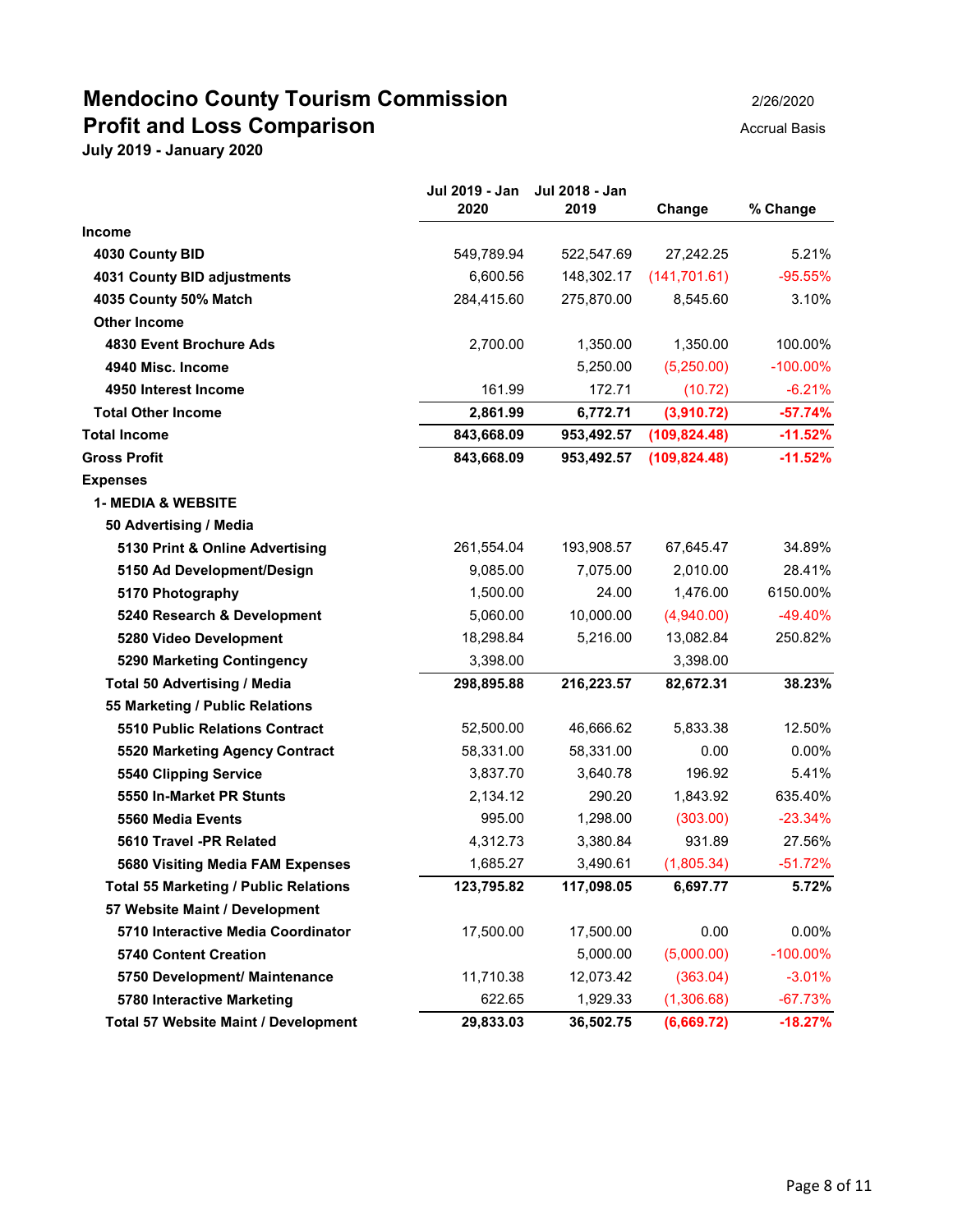### **Mendocino County Tourism Commission** 2/26/2020 **Profit and Loss Comparison Accrual Basis**

|                                            | Jul 2019 - Jan<br>2020 | Jul 2018 - Jan<br>2019 | Change       | % Change  |
|--------------------------------------------|------------------------|------------------------|--------------|-----------|
| 58 Leisure / Group Sales                   |                        |                        |              |           |
| 5810 Promotion Items, Booth Develop        | 7,466.48               | 10,655.92              | (3, 189.44)  | $-29.93%$ |
| 5820 Consumer & Trade Shows                | 3,840.75               | 14,442.10              | (10,601.35)  | $-73.41%$ |
| 5840 State Fair Exhibit                    | 1,064.15               | 1,618.87               | (554.72)     | $-34.27%$ |
| 5870 Shipping - Travel Shows               | 1,705.92               | 2,044.19               | (338.27)     | $-16.55%$ |
| 5880 Travel - Leisure/Group Sales          | 7,272.51               | 8,447.94               | (1, 175.43)  | $-13.91%$ |
| 5885 Travel - Group FAMs                   | 805.00                 | 3,561.08               | (2,756.08)   | $-77.39%$ |
| 5890 Misc. Sales Opportunities             | 498.02                 |                        | 498.02       |           |
| Total 58 Leisure / Group Sales             | 22,652.83              | 40,770.10              | (18, 117.27) | $-44.44%$ |
| <b>Total 1- MEDIA &amp; WEBSITE</b>        | 475,177.56             | 410,594.47             | 64,583.09    | 15.73%    |
| 2- VISITOR SVS / PARTNERSHIPS              |                        |                        |              |           |
| <b>Partnerships</b>                        |                        |                        |              |           |
| 6550 Conferences & Seminars                | 10,413.74              | 2,429.72               | 7,984.02     | 328.60%   |
| 6570 In-County Relations                   | 4,083.62               | 1,505.50               | 2,578.12     | 171.25%   |
| 6590 Memberships                           | 2,790.00               | 4,530.00               | (1,740.00)   | $-38.41%$ |
| 6610 North Coast Tourism Council           | 1,833.35               | 11,000.00              | (9, 166.65)  | $-83.33%$ |
| <b>Total Partnerships</b>                  | 19,120.71              | 19,465.22              | (344.51)     | $-1.77%$  |
| <b>Visitor Services</b>                    |                        |                        |              |           |
| 6720 Event & Festival Guides               | 27,043.77              | 22,201.08              | 4,842.69     | 21.81%    |
| 6730 Incentives & Sponsorships             | 13,640.00              | 80,110.00              | (66, 470.00) | $-82.97%$ |
| 6770 Visitor Centers & Signage             | 7,191.05               | 1,640.17               | 5,550.88     | 338.43%   |
| <b>Total Visitor Services</b>              | 47,874.82              | 103,951.25             | (56,076.43)  | $-53.94%$ |
| <b>Total 2- VISITOR SVS / PARTNERSHIPS</b> | 66,995.53              | 123,416.47             | (56, 420.94) | $-45.72%$ |
| <b>3- ADMIN EXPENSES</b>                   |                        |                        |              |           |
| <b>General Admin</b>                       |                        |                        |              |           |
| 7010 Accounting                            | 3,039.75               | 13,052.25              | (10,012.50)  | $-76.71%$ |
| 7060 Bank Fees                             | 387.99                 | 162.75                 | 225.24       | 138.40%   |
| 7080 Board Development                     | 4,508.61               | 1,207.86               | 3,300.75     | 273.27%   |
| 7090 Copying & Printing                    | 1,151.70               | 1,253.15               | (101.45)     | $-8.10%$  |
| 7100 Dues & Subscriptions                  | 7,939.41               | 7,343.46               | 595.95       | 8.12%     |
| 7130 Legal Fees                            | 5,929.98               |                        | 5,929.98     |           |
| 7140 Licenses & Permits                    | 115.00                 |                        | 115.00       |           |
| <b>7150 Meeting Expenses</b>               | 2,043.61               | 2,227.78               | (184.17)     | $-8.27%$  |
| 7200 Office Expense                        | 4,113.59               | 19,514.08              | (15,400.49)  | $-78.92%$ |
| 7210 Postage & Shipping                    | 1,457.06               | 2,912.87               | (1,455.81)   | -49.98%   |
| <b>7280 Travel Expenses</b>                | 10,049.54              | 5,956.09               | 4,093.45     | 68.73%    |
| <b>Total General Admin</b>                 | 40,736.24              | 53,630.29              | (12,894.05)  | $-24.04%$ |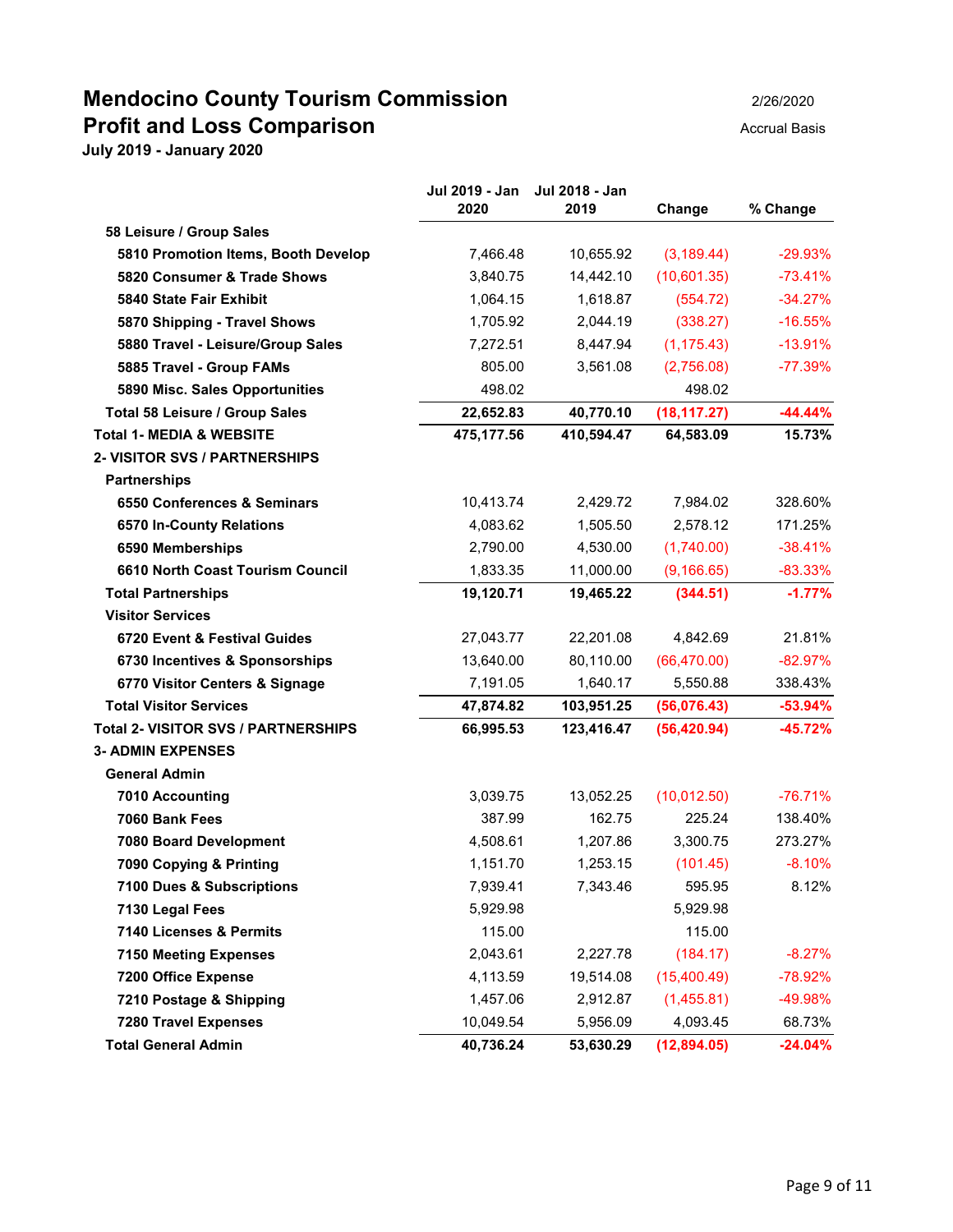## **Mendocino County Tourism Commission** 2/26/2020 **Profit and Loss Comparison Accrual Basis**

|                                  | Jul 2019 - Jan<br>2020 | Jul 2018 - Jan<br>2019 | Change        | % Change    |
|----------------------------------|------------------------|------------------------|---------------|-------------|
| <b>Occupancy Costs</b>           |                        |                        |               |             |
| <b>7650 Rent</b>                 | 16,630.00              | 18,750.00              | (2, 120.00)   | $-11.31%$   |
| 7660 Insurance                   | 2,126.31               | 2,394.14               | (267.83)      | $-11.19%$   |
| 7850 Repairs & Maintenance       | 2,949.78               | 8.926.07               | (5,976.29)    | $-66.95%$   |
| <b>7890 Taxes</b>                | 62.58                  | 72.30                  | (9.72)        | $-13.44\%$  |
| 7910 Telecommunication           | 6,348.56               | 3,912.88               | 2,435.68      | 62.25%      |
| 7950 Utilities                   | 5,342.46               | 5,170.59               | 171.87        | 3.32%       |
| <b>7990 Depreciation Expense</b> | 1,969.24               | 926.11                 | 1,043.13      | 112.64%     |
| <b>Total Occupancy Costs</b>     | 35,428.93              | 40,152.09              | (4,723.16)    | $-11.76%$   |
| <b>Total 3- ADMIN EXPENSES</b>   | 76,165.17              | 93,782.38              | (17,617.21)   | $-18.79%$   |
| <b>4- PERSONNEL</b>              |                        |                        |               |             |
| 8510 Salaries & Wages            | 213,000.20             | 173,574.08             | 39,426.12     | 22.71%      |
| 8520 Paid Time Off               | 9,088.43               | 9,503.63               | (415.20)      | $-4.37%$    |
| 8530 Payroll Taxes               | 19,334.61              | 16,462.85              | 2,871.76      | 17.44%      |
| 8540 Payroll Processing Fees     | 363.00                 | 273.25                 | 89.75         | 32.85%      |
| 8550 Workers Comp                | 2,172.00               | 1,950.00               | 222.00        | 11.38%      |
| 8570 Health Insurance            | 18,900.00              | 16,790.00              | 2,110.00      | 12.57%      |
| 8580 Other Employee Benefits     | 1,025.66               |                        | 1,025.66      |             |
| 8590 Contract Work               | 1,662.50               | 4,639.00               | (2,976.50)    | $-64.16%$   |
| 8615 Employee Recruitment        |                        | 253.05                 | (253.05)      | $-100.00\%$ |
| <b>Total 4- PERSONNEL</b>        | 265,546.40             | 223,445.86             | 42,100.54     | 18.84%      |
| <b>Total Expenses</b>            | 883,884.66             | 851,239.18             | 32,645.48     | 3.84%       |
| <b>Net Operating Income</b>      | (40, 216.57)           | 102,253.39             | (142, 469.96) | $-139.33%$  |
| <b>Net Income</b>                | (40, 216.57)           | 102,253.39             | (142, 469.96) | $-139.33%$  |